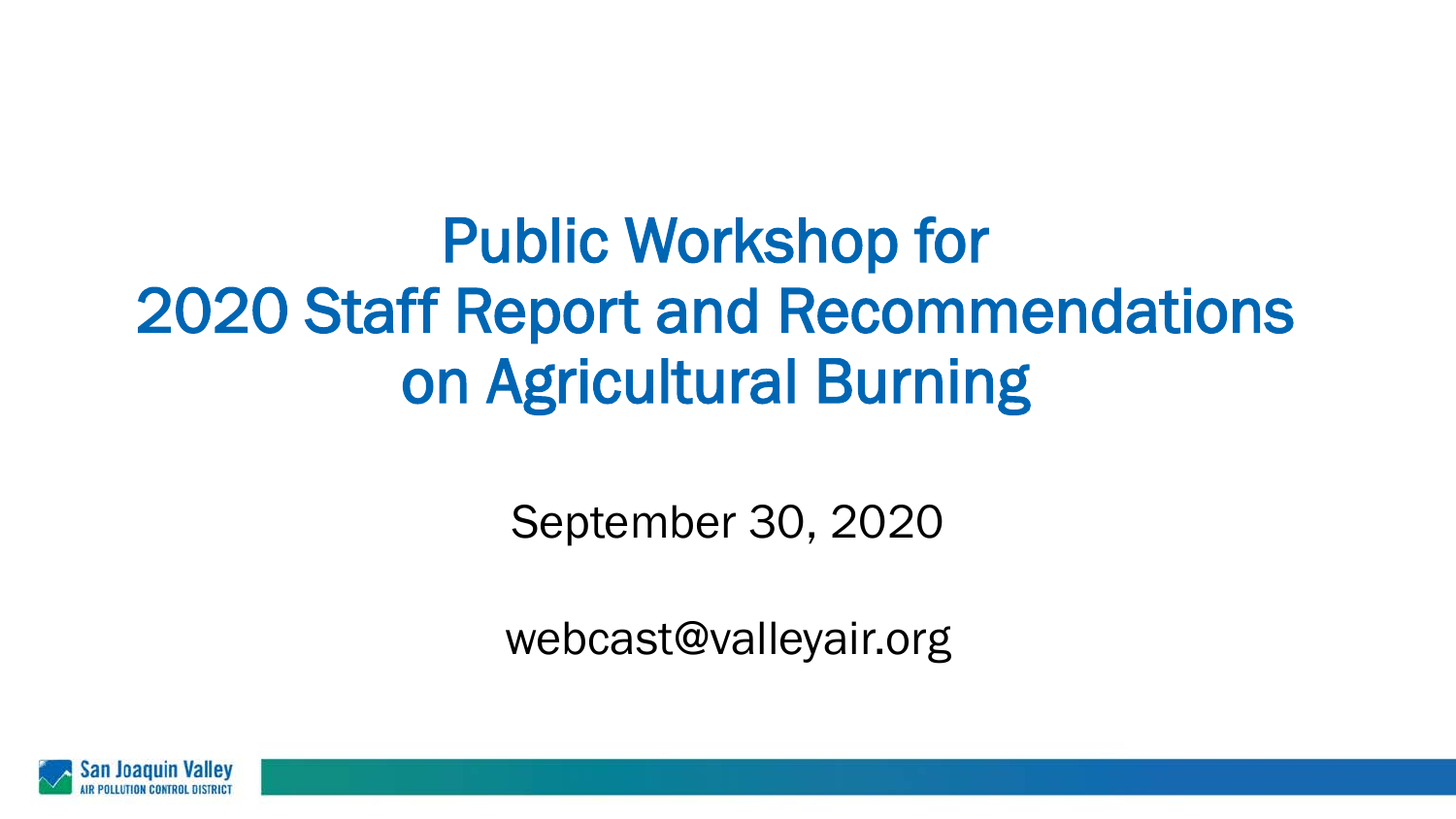# Agricultural Open Burning Mandates

- SB 705 (2003 Florez) established agricultural open burning prohibitions for the San Joaquin Valley
	- –Codified in CH&SC Sections 41855.5 and 41855.6
	- –Phased prohibition schedule by crop type began in 2005
- District implements SB 705 through Rule 4103 (Open Burning) and District's Smoke Management Program
- District "Staff Report and Recommendations on Ag Burning" must be updated every 5 years, per Rule 4103 requirements
	- –Governing Board approval required prior to submittal to CARB and EPA
	- –Last report submitted to CARB in 2015
	- –Next report due to CARB by December 2020

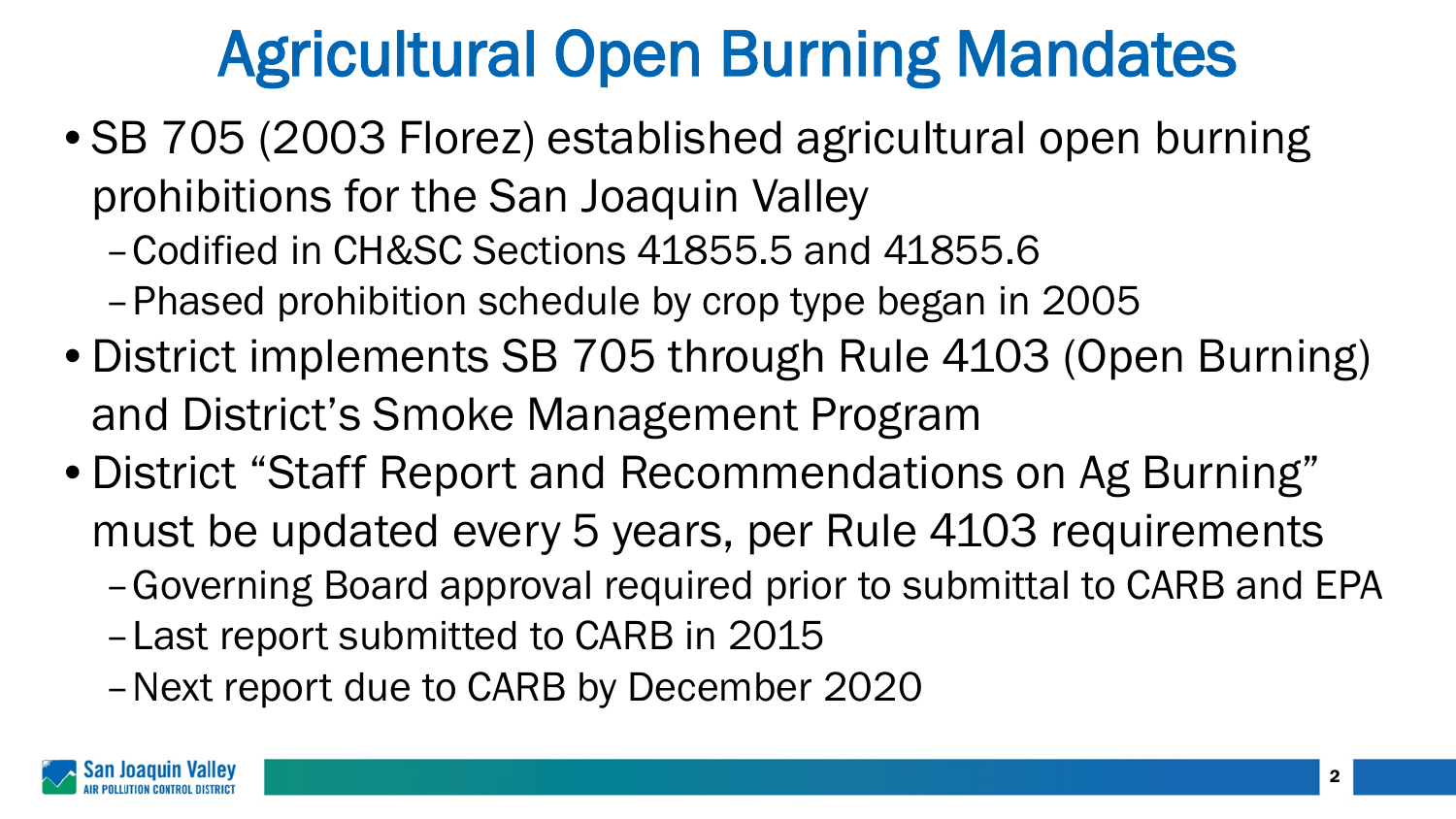### Valley Efforts to Reduce Agricultural Open Burning

- District has long-operated comprehensive Smoke Management System (no burning allowed when atmospheric conditions not conducive for dispersion)
- Since 2005, District has prohibited burning from a majority of field crops, prunings, surface harvested prunings, orchard removals, weed abatement activities, and other materials
- Until 2014, District's restrictions reduced ag burning by 80%
	- –Recent loss of significant biomass plant capacity that historically served as primary alternative to open burning
	- –Historic drought exacerbated challenge

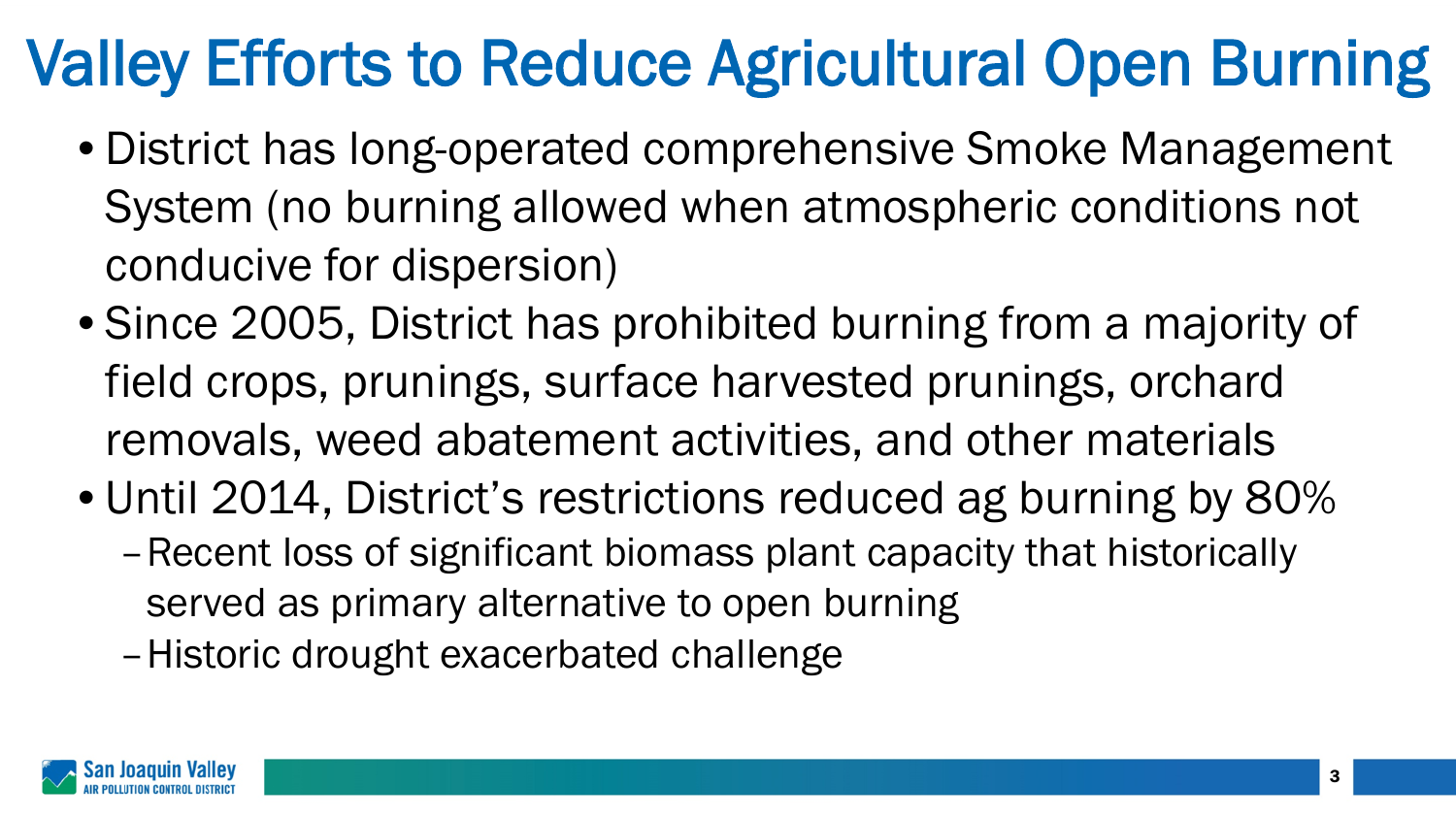#### Valley Efforts to Reduce Agricultural Open Burning (cont'd)

| <b>Phase-Out</b><br><b>Date</b> | <b>Crop Category</b>    | <b>Agricultural Material Prohibited from Open Burning</b>                                                                                                                                                                                                                                                                                         |  |
|---------------------------------|-------------------------|---------------------------------------------------------------------------------------------------------------------------------------------------------------------------------------------------------------------------------------------------------------------------------------------------------------------------------------------------|--|
| 2005                            | <b>Field Crops</b>      | Alfalfa, asparagus, barley stubble, beans, corn, cotton, flower straw, hay,<br>lemon grass, oat stubble, pea vines, peanuts, safflower, sugar cane,<br>vegetable crops, and wheat stubble                                                                                                                                                         |  |
|                                 | <b>Field Crops</b>      | Rice Stubble: No more than 70% of operator's acreage can be burned                                                                                                                                                                                                                                                                                |  |
|                                 | <b>Prunings</b>         | Apricot crops, avocado crops, bushberry crops, cherry crops, Christmas<br>trees, citrus crops, date crops, eucalyptus crops, kiwi crops, nectarine crops,<br>nursery prunings, olive crops, pasture or corral trees, peach crops,<br>persimmon crops, pistachio crops, plum crops, pluot crops, pomegranate<br>crops, prune crops, and rose crops |  |
|                                 | <b>Weed Abatement</b>   | Berms, fence rows, pasture, grass, and Bermuda grass                                                                                                                                                                                                                                                                                              |  |
| 2007                            | <b>Field Crops</b>      | Rice Stubble: No more than 50% of the operator's acreage can be burned                                                                                                                                                                                                                                                                            |  |
|                                 | <b>Orchard Removals</b> | Orchard removal matter for all crops with the exception of citrus, apple,<br>pears, quince, and fig crops, and from 20 acres or less at a single location                                                                                                                                                                                         |  |

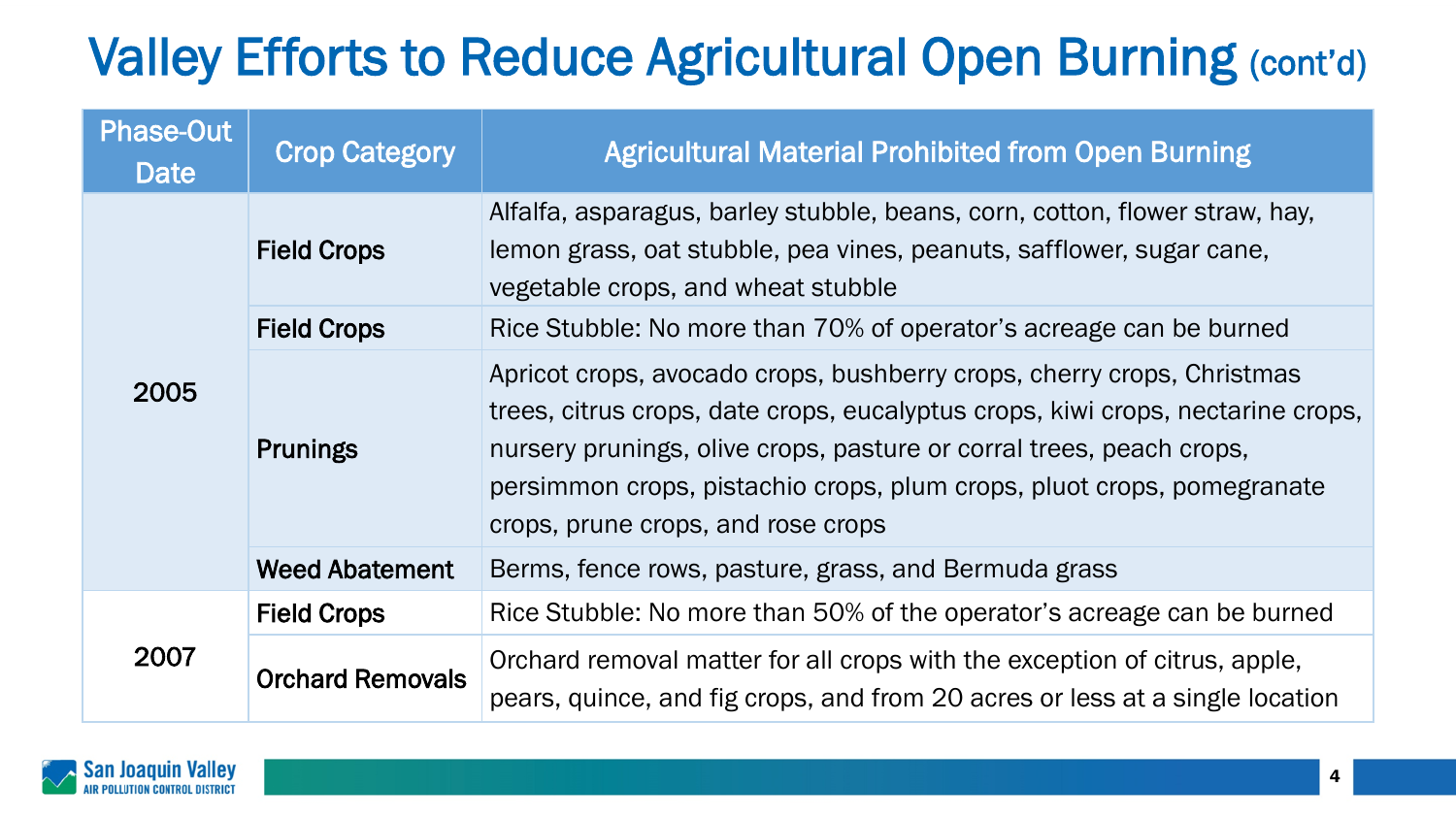#### Valley Efforts to Reduce Agricultural Open Burning (cont'd)

| <b>Phase-</b><br><b>Out Date</b> | <b>Crop Category</b>              | <b>Agricultural Material Prohibited from Open Burning</b>                                                                                                                                                           |  |
|----------------------------------|-----------------------------------|---------------------------------------------------------------------------------------------------------------------------------------------------------------------------------------------------------------------|--|
|                                  | <b>Orchard Removal Matter</b>     | Small Orchards: Reduced burn allowance to 15 acres or less per<br>location per year (includes fig crops)                                                                                                            |  |
| 2010                             | <b>Other Materials</b>            | Brooder paper, deceased goats                                                                                                                                                                                       |  |
|                                  | <b>Field Crops</b>                | Rice Stubble: Modified schedule to phase out by June 2015                                                                                                                                                           |  |
|                                  | <b>Prunings</b>                   | <b>Fig Crops</b>                                                                                                                                                                                                    |  |
|                                  | <b>Surface Harvested Prunings</b> | Almond, Walnut, and Pecan: Prohibit burning for each ag operation<br>whose total nut acreage at all sites is 3,500 acres or more (allows<br>burning of up to 20 acres per year for sites less than 3,500 acres)     |  |
|                                  | <b>Vineyard Materials</b>         | Grape vines, grape canes                                                                                                                                                                                            |  |
| 2012                             | <b>Orchard Removals</b>           | Citrus orchard removals over 3,500 acres are not allowed to burn as<br>of 2012. Citrus orchard removals under 3,500 acres are allowed to<br>burn on a case-by-case basis, depending on feasibility of alternatives. |  |

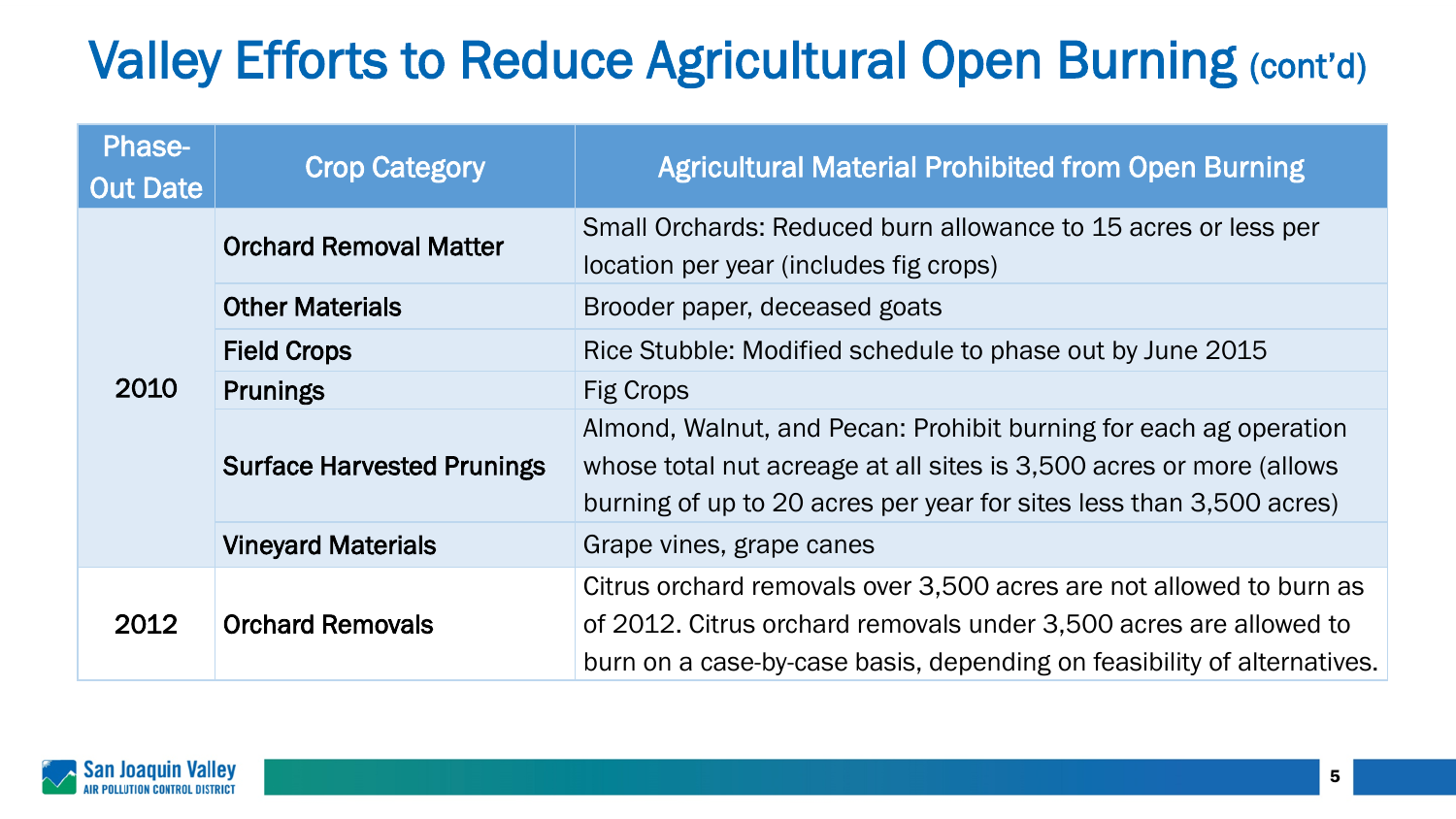#### **Annual Tons of Material Burned Compared to Decrease in Megawatt Capacity at Biomass Plants**



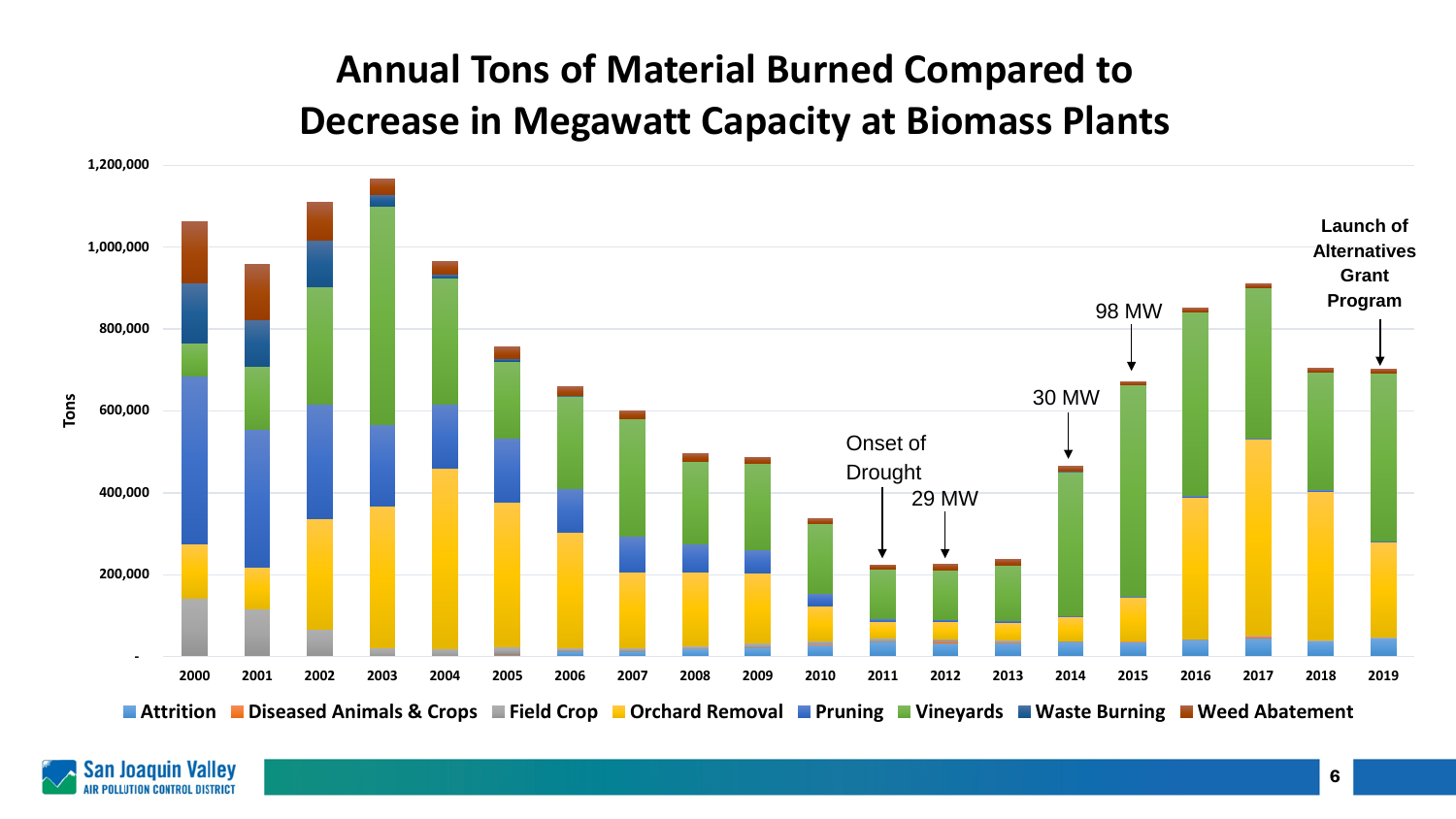# Efforts to Identify Alternatives to Open Burning

- District staff have continually worked to identify short and long-term measures that promote the development of technologies and practices that offer economically feasible alternatives to open burning
- District convened 2017 Central Valley Summit on Alternatives to Open Burning of Agricultural Waste to bring together Valley stakeholders, researchers/experts, biomass industry reps, and technology vendors
- District has worked to explore feasibility of utilizing air curtain burn boxes to dispose of agricultural wood waste materials
	- Adopted amendments to District Rule 2280 (Portable Equipment Registration) to facilitate use of air curtain burners in Valley
- District launched new incentive program in late 2018 to support Ag demonstration of new alternatives, such as whole orchard recycling

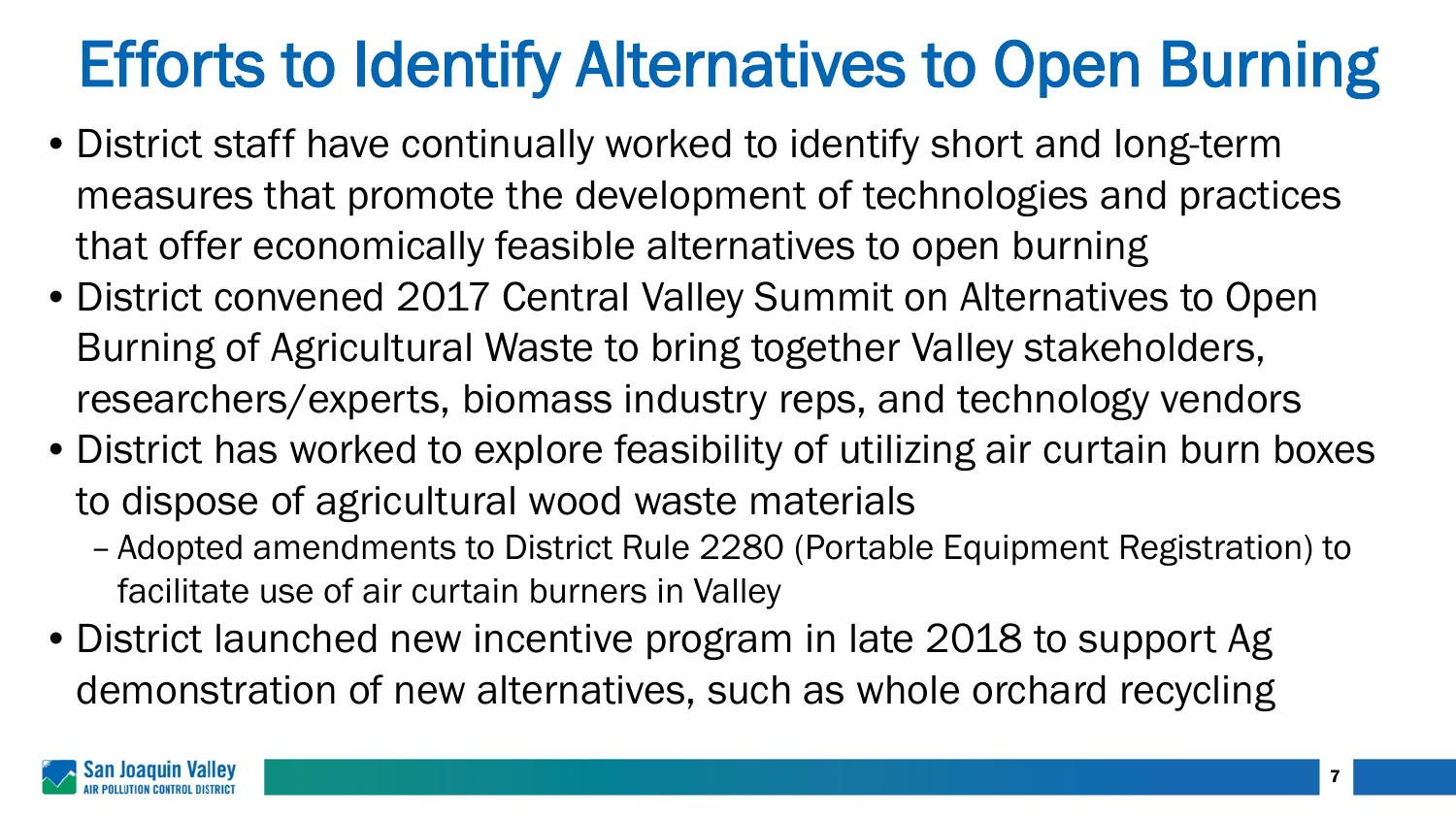## Alternatives to Open Ag Burning Incentive Pilot Program

- Since Nov. 2018, District Governing Board has authorized \$8,000,000 in incentive funding for new program to demonstrate feasibility of on-field alternatives to open burning of woody ag materials
- Program launched in December 2018
- Nearly 17,000 acres funded to date (~465,000 tons of woody ag material)
- Program has provided valuable data as to cost and feasibility of soil incorporation and land application for different crops



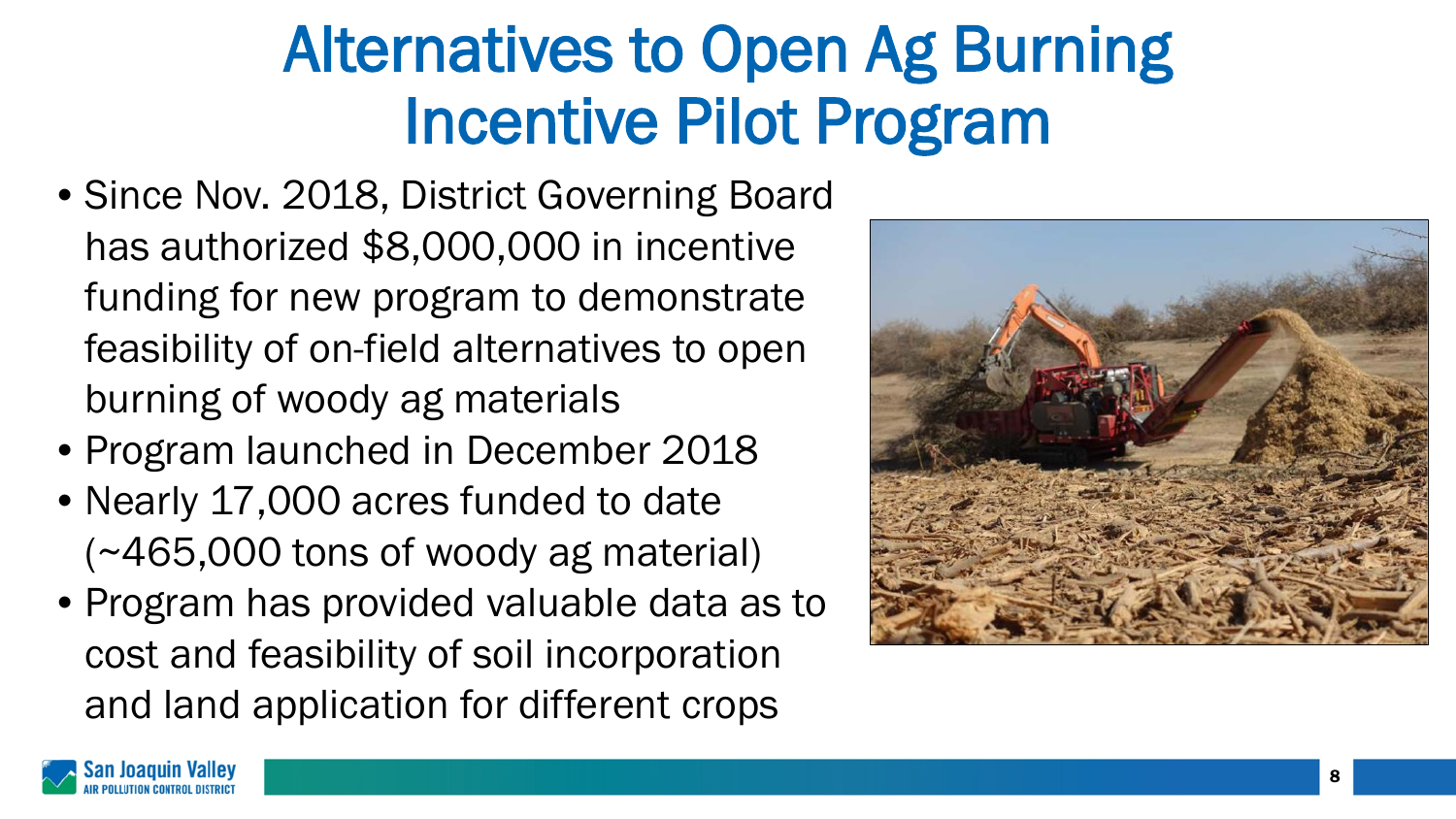#### Incentive Program Acres Funded by Crop Type

|                              | <b>Fresno</b> | Kern    | Kings                    | <b>Madera</b> |         | <b>Merced San Joaquin Stanislaus</b> |                | <b>Tulare</b> | <b>Total</b>     | <b>Percent of</b><br><b>Total</b> |
|------------------------------|---------------|---------|--------------------------|---------------|---------|--------------------------------------|----------------|---------------|------------------|-----------------------------------|
| <b>Almonds</b>               | 1,458.4       | 2,145.8 | 76                       | 1,075.3       | 2,145.8 | 220.6                                | 1,807.1        | 303.3         | 9,232.3          | 54.5%                             |
| <b>Citrus</b>                | 146           | 306.1   | $\overline{\phantom{a}}$ | 153           |         | $\overline{\phantom{a}}$             | $\equiv$       | 193.9         | 799.0            | 4.7%                              |
| <b>Vineyards</b>             | 1,105.4       | 1,040.4 | $\overline{\phantom{a}}$ | 85.3          |         |                                      | $\blacksquare$ | 455.3         | 2,677.1          | 15.9%                             |
| <b>Walnuts</b>               | 34.3          |         | 32                       | 93            | 27.4    | 256.4                                | 78             | 318.4         | 839.5            | 5.0%                              |
| <b>Stonefruit</b>            | 597.4         | 44      | 100                      | 124.1         | 398.9   | 554.7                                | 533.7          | 801.5         | 3,154.3          | 18.6%                             |
| <b>Other</b>                 | 22.8          | 145     | $\overline{\phantom{a}}$ | 25            | 19      | 21                                   |                |               | 242.1            | 1.4%                              |
| <b>Total</b><br><b>Acres</b> | 3,364.2       | 3,681.3 | 208.0                    | 1,555.7       | 2,591.1 | 1,052.7                              | 2,418.8        |               | 2,072.4 16,944.3 |                                   |

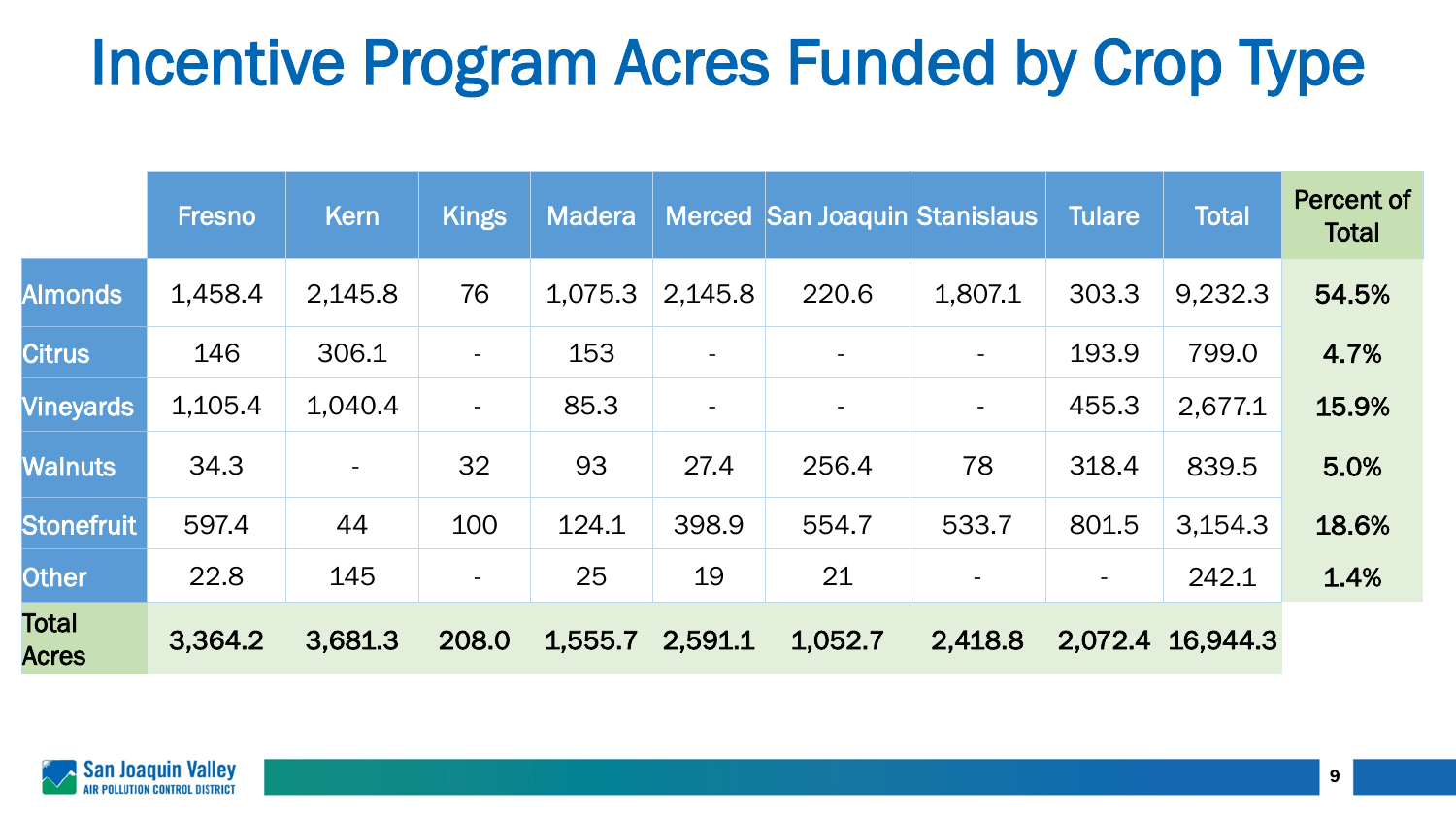# 2020 Agricultural Burning Evaluation and Report

- Comprehensive report will evaluate the feasibility of additional prohibitions on open burning for remaining postponed crop categories and maintenance of existing burn prohibitions
	- Report will provide recommendations on open burning prohibitions based on statutory criteria, including availability, feasibility, and funding of alternatives
- District staff are analyzing the feasibility, costs, and availability of different alternatives to open burning for each crop type
	- Engaging with agricultural representatives, ag contractors, USDA-NRCS, CARB, to solicit latest available data
- Third-party economic consultant will provide costs of production and revenues for potentially impacted agricultural operations (by size/crop)

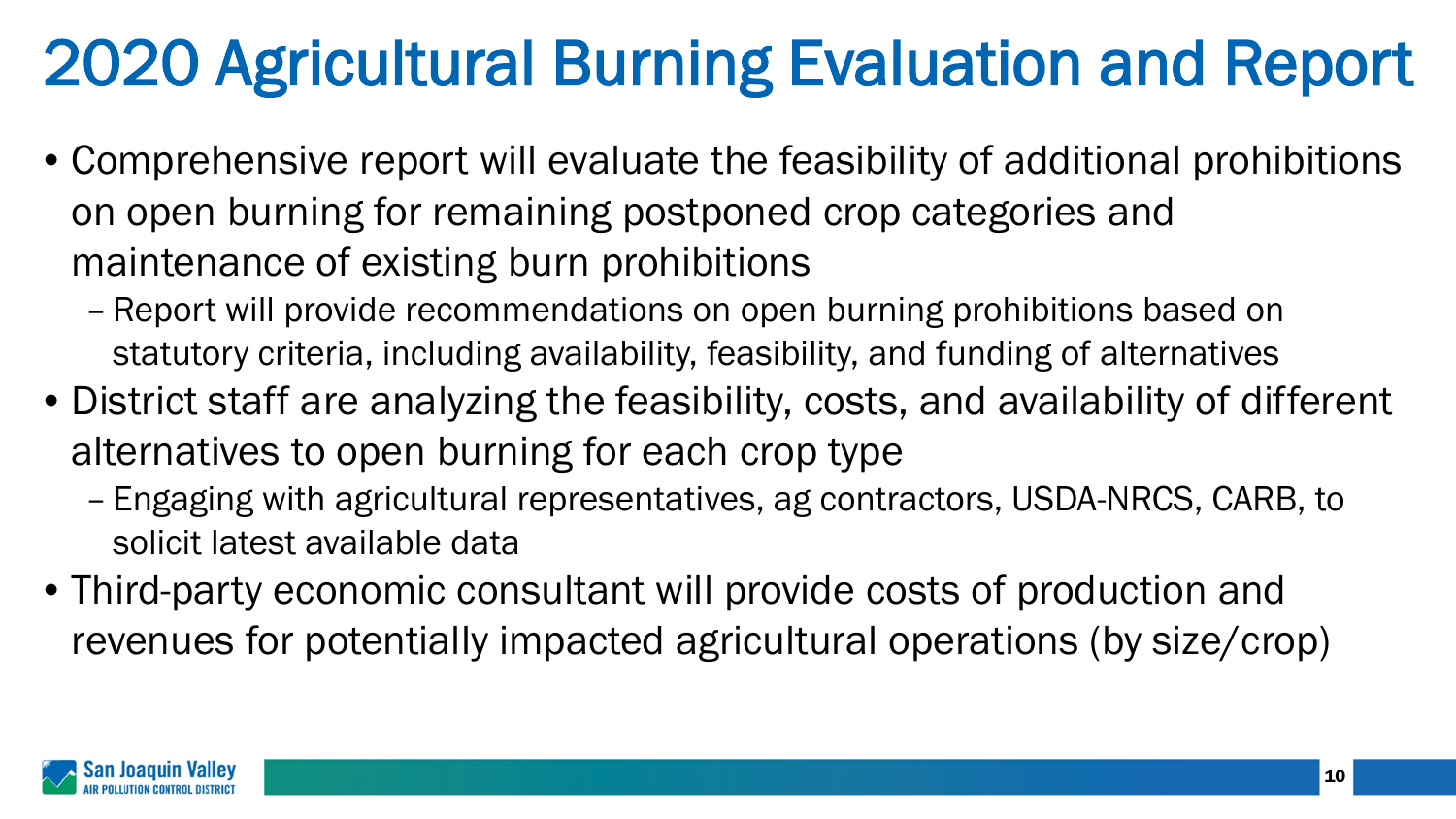#### Considerations for Postponement of Prohibitions

- Under SB 705, District may postpone burning prohibitions for any category of agricultural waste or crop if all of the following applies:
	- –No economically feasible alternative means of eliminating waste
	- –No long-term federal/state funding commitment for continued operation of biomass facilities in Valley or development of alternatives to burning
	- –Continued issuance of permits for that specific category or crop will not cause, or substantially contribute to, a violation of an applicable federal ambient air quality standard
	- –CARB must concur with the District's determinations on the above points

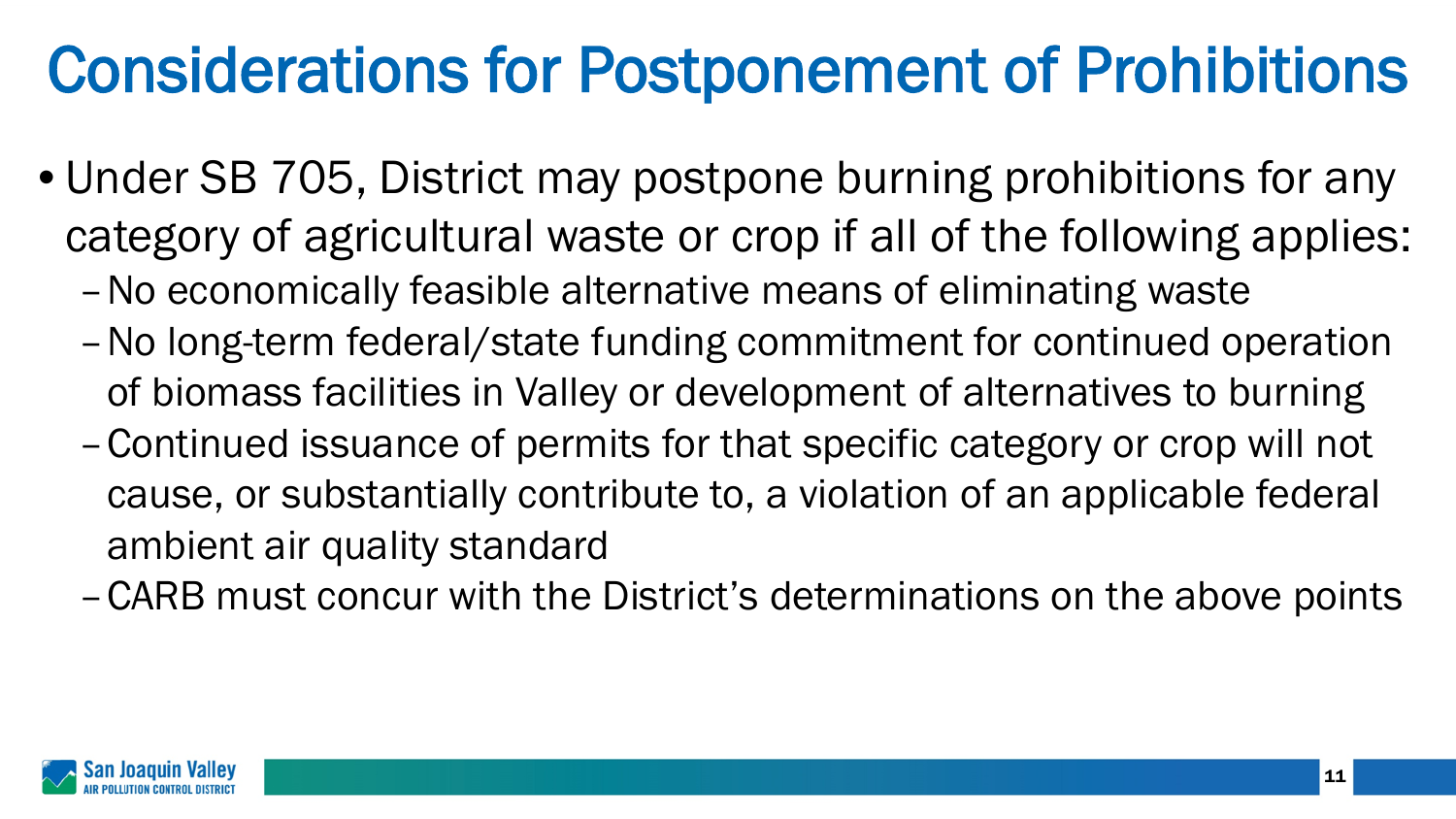# Current Burning Prohibition Postponements

| <b>Crop</b><br><b>Category</b>    | <b>Agricultural Material With Postponed Prohibition</b>                                                                                                                    | <b>2015 Review Determination</b>                                                                                                        |
|-----------------------------------|----------------------------------------------------------------------------------------------------------------------------------------------------------------------------|-----------------------------------------------------------------------------------------------------------------------------------------|
| <b>Field Crops</b>                | Rice straw (up to 70% of planted acreage), residual<br>rice stubble, spot burning of rice stubble, and weeds<br>and vegetative materials on rice field levees and<br>banks | No economically feasible alternative due to<br>fluctuations in demand for rice straw and issues with<br>inconsistent water allocation   |
| <b>Prunings</b>                   | Apples, pears, and quinces                                                                                                                                                 | Burning is only feasible alternative to prevent spread of<br>disease (Fire Blight) which is prevalent among these<br>crops              |
| <b>Weed</b><br><b>Abatement</b>   | Pond and levee banks                                                                                                                                                       | No feasible alternatives due to slopes of banks and<br>potential for contamination of water ways                                        |
| <b>Orchard</b><br><b>Removals</b> | Apples, pears, and quinces                                                                                                                                                 | Burning is only economically feasible alternative to<br>prevent spread of disease (Fire Blight) which is<br>prevalent among these crops |

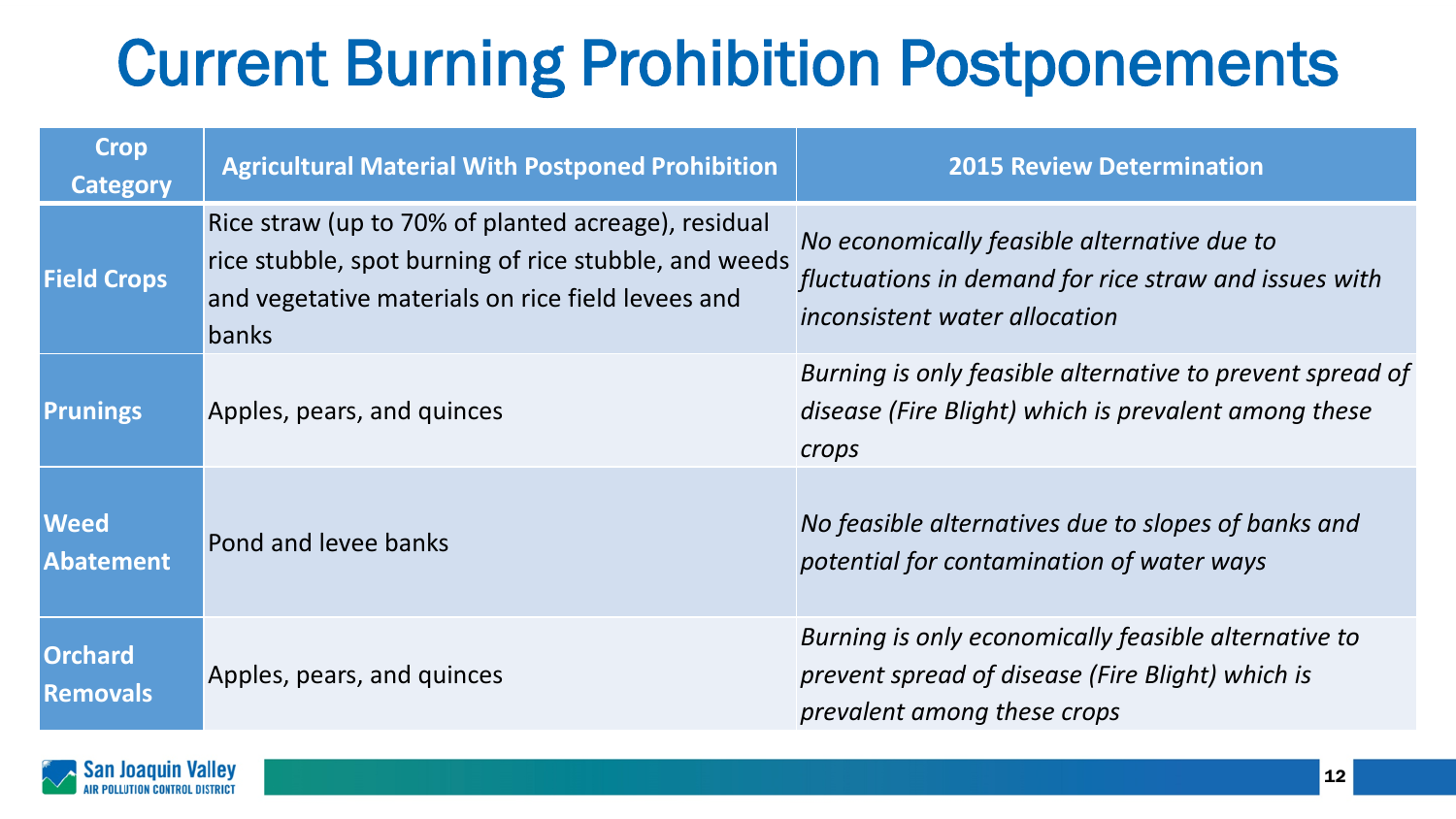# Current Burning Prohibition Postponements (cont'd)

| <b>Crop</b><br><b>Category</b>                        | <b>Agricultural Material With Postponed Prohibition</b>                                                                                                                    | <b>2015 Review Determination</b>                                                                                               |
|-------------------------------------------------------|----------------------------------------------------------------------------------------------------------------------------------------------------------------------------|--------------------------------------------------------------------------------------------------------------------------------|
| <b>Orchard</b><br><b>Removals</b>                     | Citrus at farming operations with a combined citrus<br>acreage of less than 3,500 acres on a case-by-case<br>basis where alternatives are explored and are not<br>feasible | Case-by-case analysis allowed due to potential lack of<br>economically feasible alternatives for smaller farming<br>operations |
| <b>Orchard</b><br><b>Removals</b>                     | Small orchard removals less than 15 acres                                                                                                                                  | No economically feasible alternative below 15 acres<br>due to high initial setup charges for chipping                          |
| <b>Surface</b><br><b>Harvested</b><br><b>Prunings</b> | Up to 20 acres per year of almond, pecan and<br>walnut prunings at farming operations with a<br>combined total nut acreage of less than 3,500 acres                        | No economically feasible alternative below 20 acres<br>due to set-up charges and cost of shredding equipment                   |

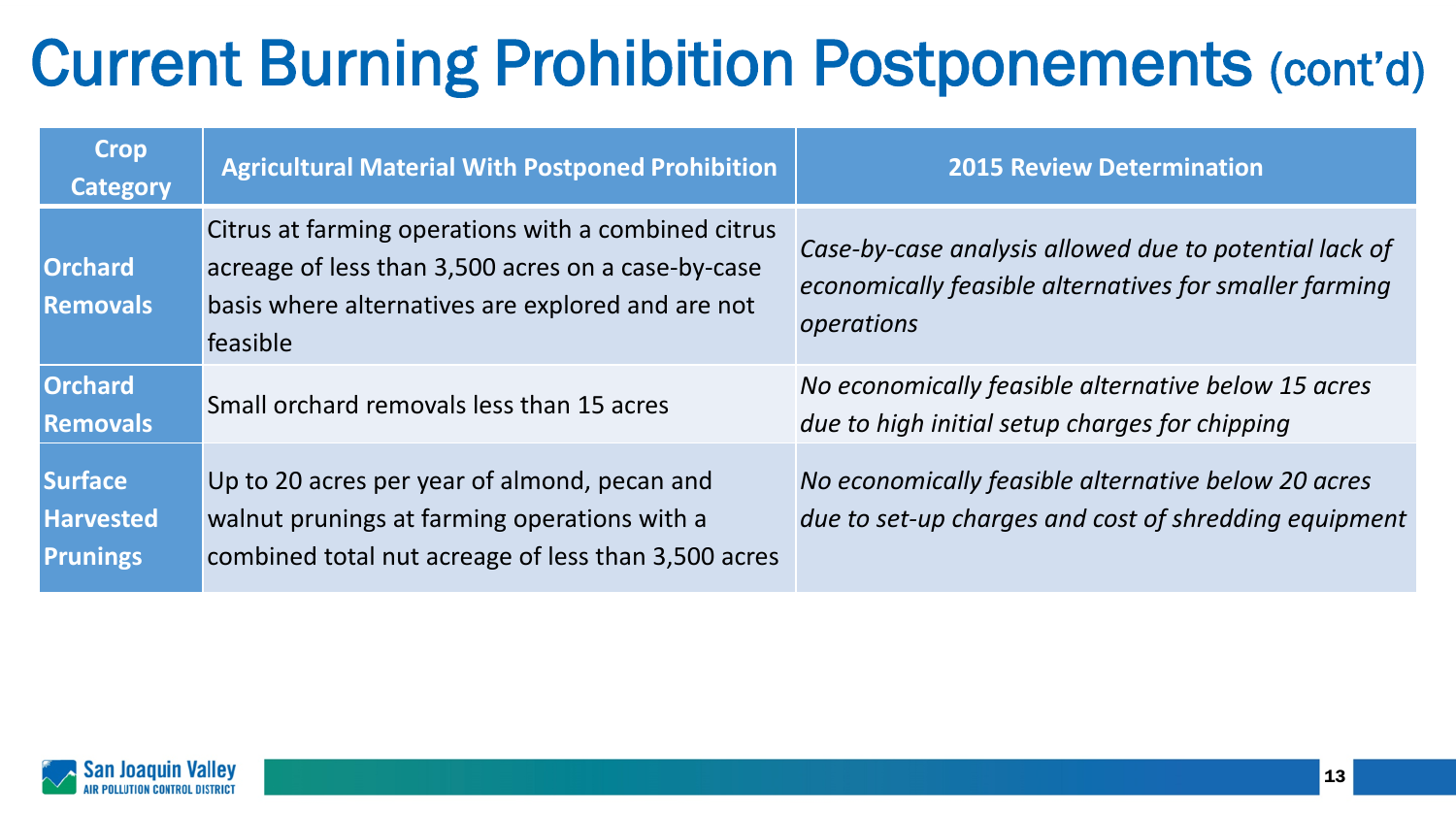# Current Burning Prohibition Postponements (cont'd)

| <b>Crop</b><br><b>Category</b>                        | <b>Agricultural Material With Postponed Prohibition</b>                                                                                                                                     | <b>2015 Review Determination</b>                                                                                                                                                   |
|-------------------------------------------------------|---------------------------------------------------------------------------------------------------------------------------------------------------------------------------------------------|------------------------------------------------------------------------------------------------------------------------------------------------------------------------------------|
| <b>Surface</b><br><b>Harvested</b><br><b>Prunings</b> | Additional acres of almond, pecan and walnut<br>prunings at farming operations with a combined<br>total nut acreage of less than 3,500 acres on a case-<br>by-case cost effectiveness basis | Case-by-case analysis allowed due to potential lack of<br>economically feasible alternatives for smaller farming<br>operations                                                     |
| <b>Vineyard</b><br><b>Materials</b>                   | Raisin trays                                                                                                                                                                                | No economically feasible alternative due to polymer in<br>the trays which slows the decomposition rate for soil<br>incorporation and makes them unacceptable for<br>biomass plants |
| <b>Vineyard</b><br><b>Removals</b>                    | Removals of grape and kiwi vineyards                                                                                                                                                        | No economically feasible alternative due to the trellis<br>wire that becomes embedded in the wood and<br>associated high costs                                                     |
| <b>Other</b><br><b>Materials</b>                      | Diseased beehives                                                                                                                                                                           | No technologically feasible alternative for disposal                                                                                                                               |

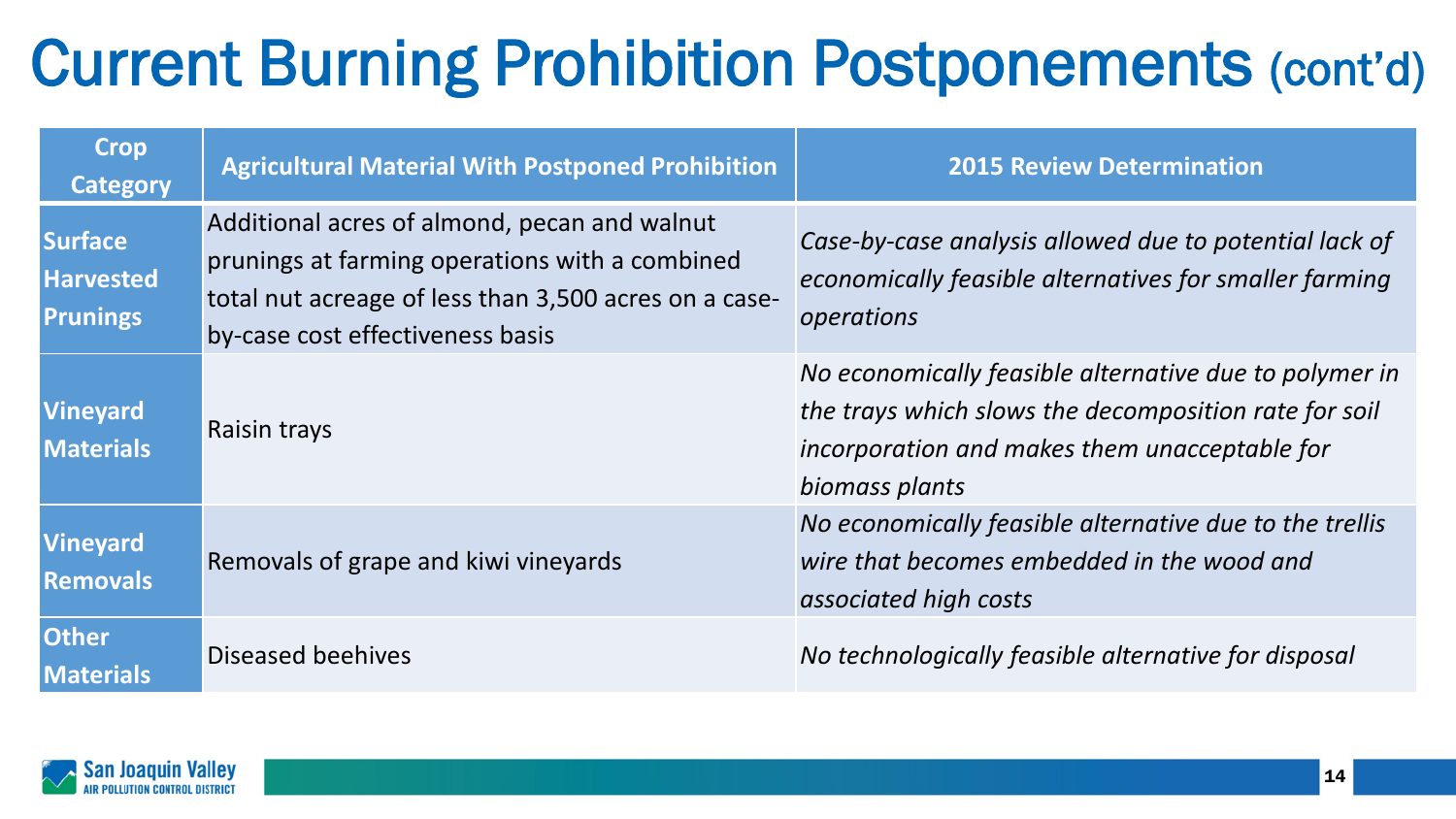## Analysis of Feasibility of Potential Alternatives

- Analysis of alternatives to open burning includes:
	- Whether feasible alternatives exist
	- Whether existing alternatives are in practice by ag operators
	- Cost/acre of alternatives to open burning
	- Evaluation of economic feasibility of available alternatives as determined by impact on profitability
	- Quantification of emissions benefits/impacts from use of alternative
- Third-party economic consultant Eastern Research Group (ERG) will be providing Valley-specific costs of production and revenue information for different crop categories and farm sizes to support process
	- Per-acre revenue/cost information will be compared to costs of alternatives to open burning as a part of feasibility analysis

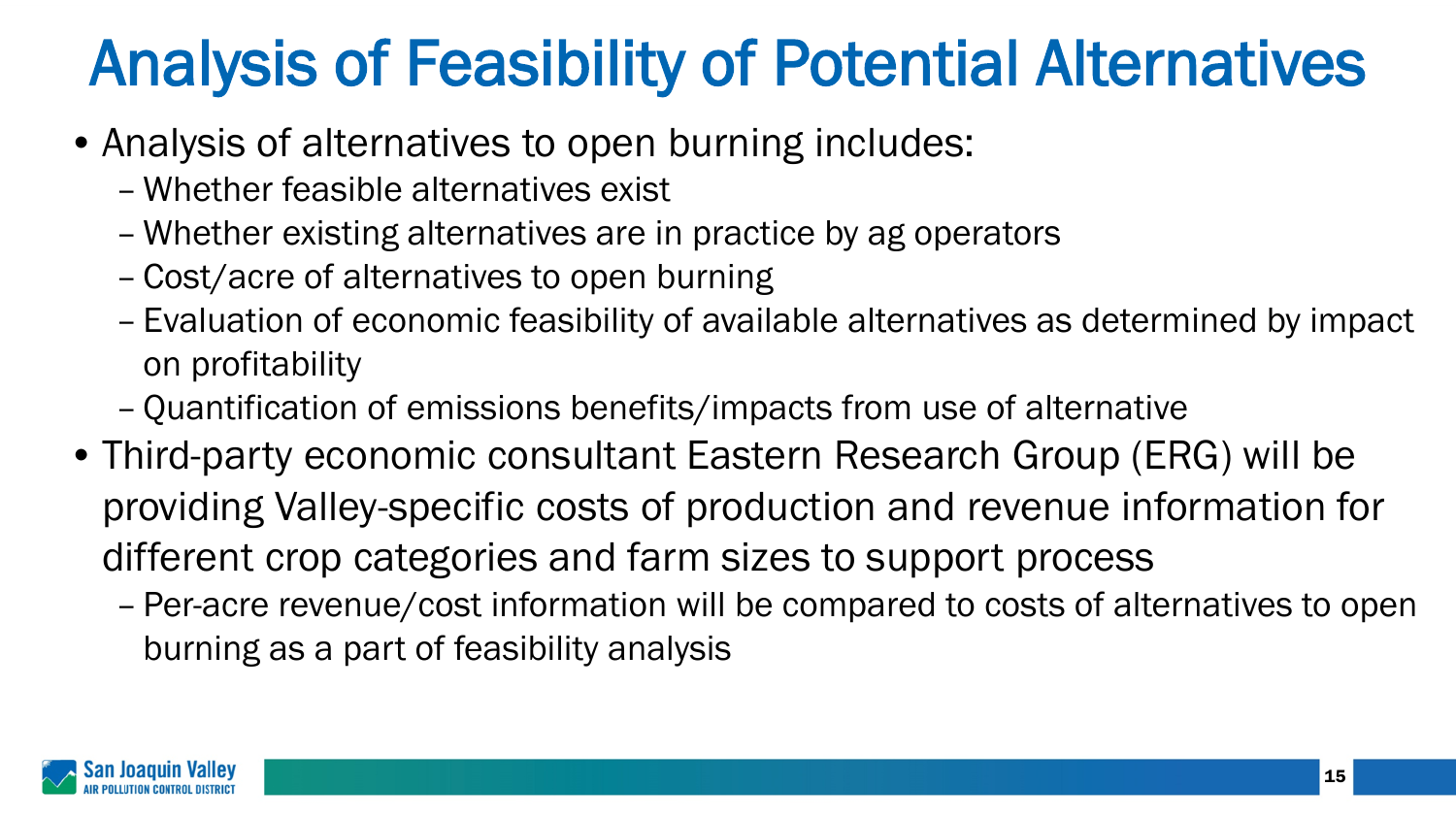#### Potential Alternatives to Open Burning

#### • Soil Incorporation/Land Application

- Chipped or shredded ag biomass materials can be used to produce wood mulch
- Common practice for prunings from orchards
- Whole orchard recycling/soil incorporation research and demonstrations ongoing

#### • Biomass Plants

- Historically provided a significant alternative to open burning of ag waste
- Lack of state funding may result in further plant closures in near future

#### • Pyrolysis/Gasification

- Possible paths to convert ag biomass to higher value products including syngas (for energy production or for conversion into a liquid fuel) and bio-char
- Scale of pyrolysis or gasification unit important in feasibility analysis, on-farm options being analyzed as well as potential future development of larger production plants

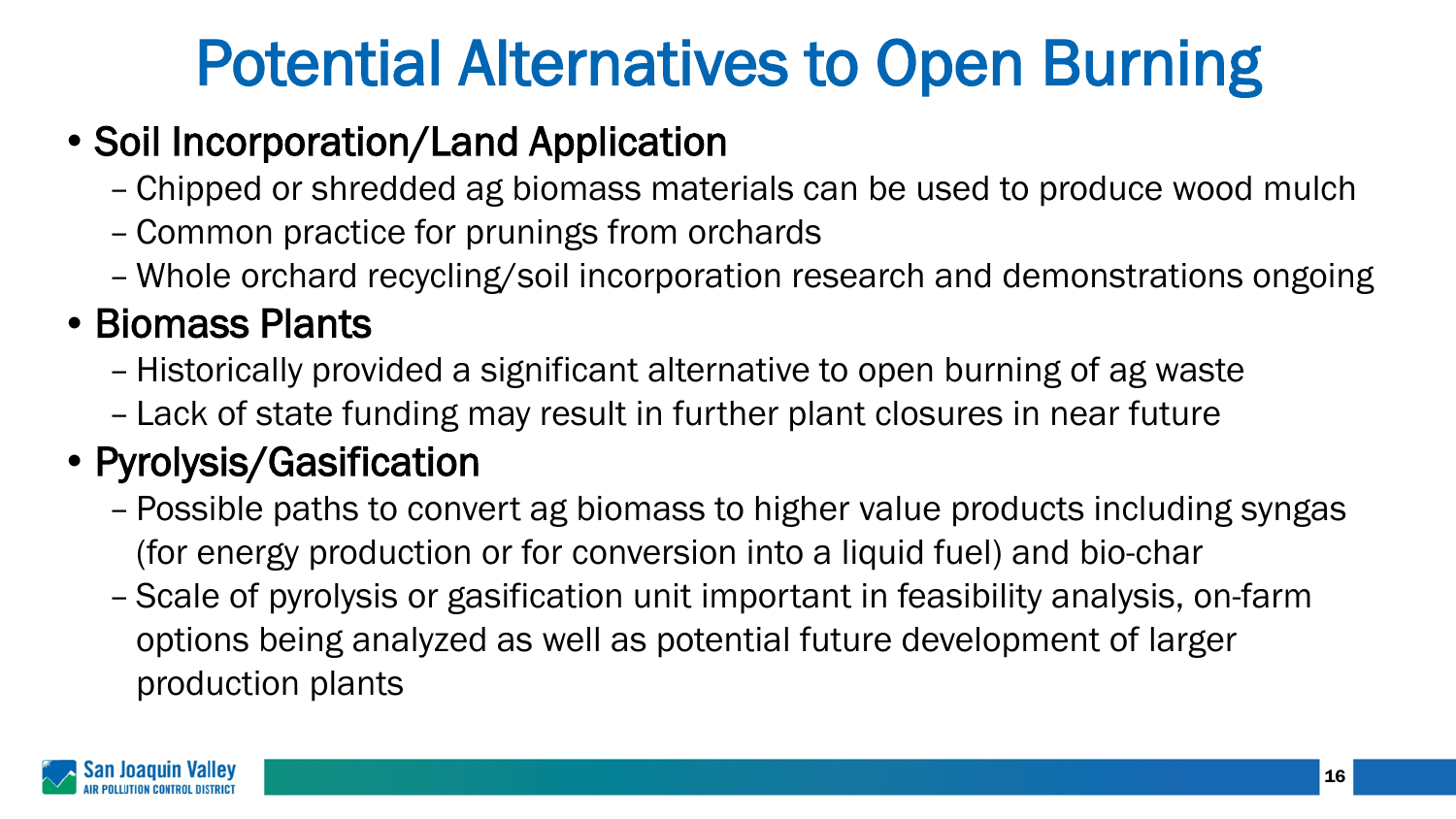# Potential Alternatives to Open Burning (cont'd)

#### • Composting

- Process by which organic material is broken down aerobically by bacteria and other microorganisms to form a biologically stable organic substance suitable as a soil amendment/plant fertilizer
- Limitations caused by local and state regulations/other environmental impacts important consideration in feasibility analysis

#### • Air Curtain Burners

– Open top combustion devices with vertical, refractory lined walls that operates by forcefully projecting a fan driven pane of high velocity air over the top of the combustion chamber; designed to reduce smoke/PM from open burning

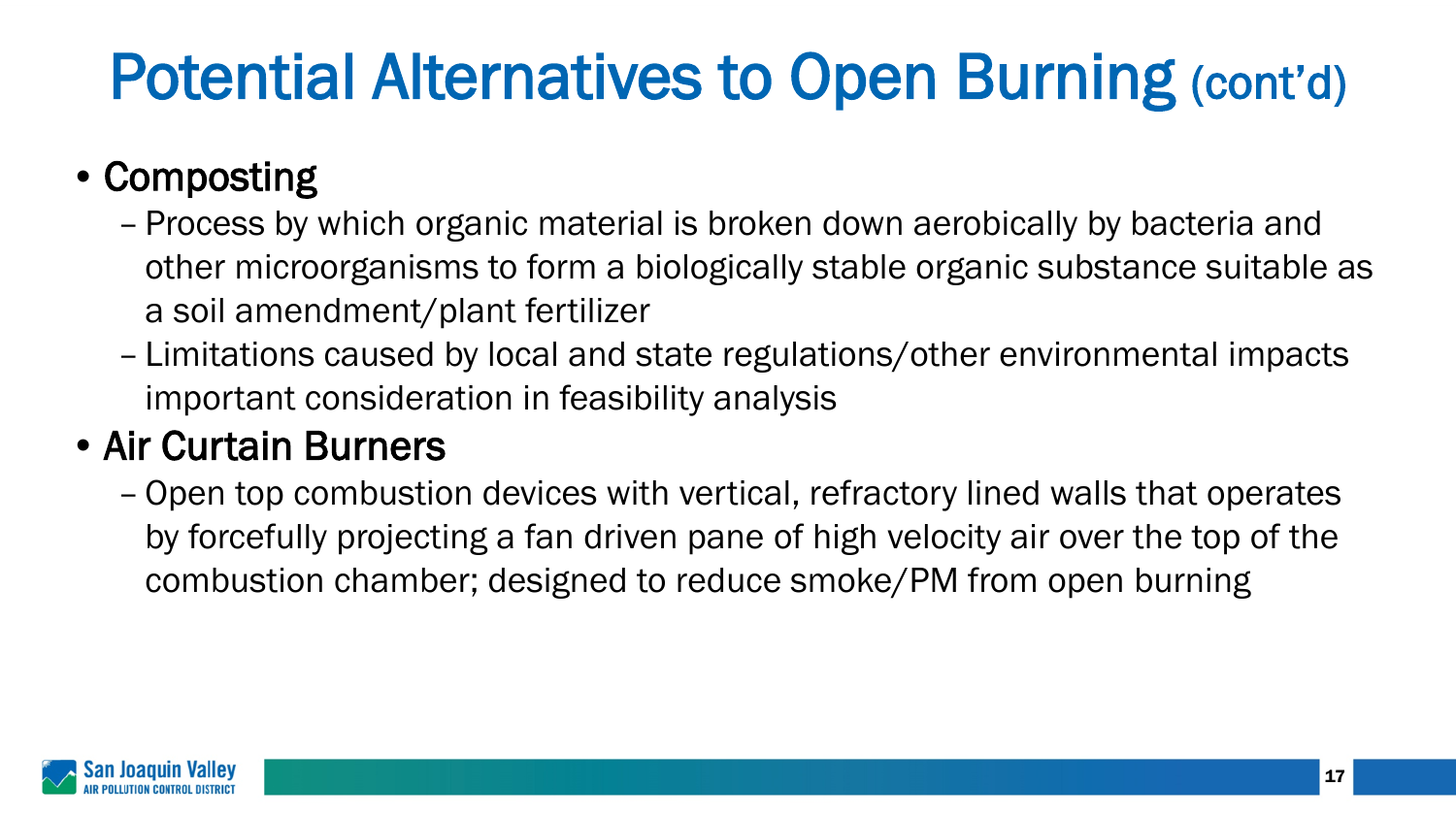### Next Steps: Public Engagement Process

- Public participation and comment through workshop process and review of draft report
- Continued analysis of feasibility, costs, and availability of different alternatives to open burning for each crop type based on public input
- Upcoming milestones:
	- Dec 2020: Publish Draft Report and Recommendations to Governing Board
	- Dec 2020: Submit to CARB for review and concurrence



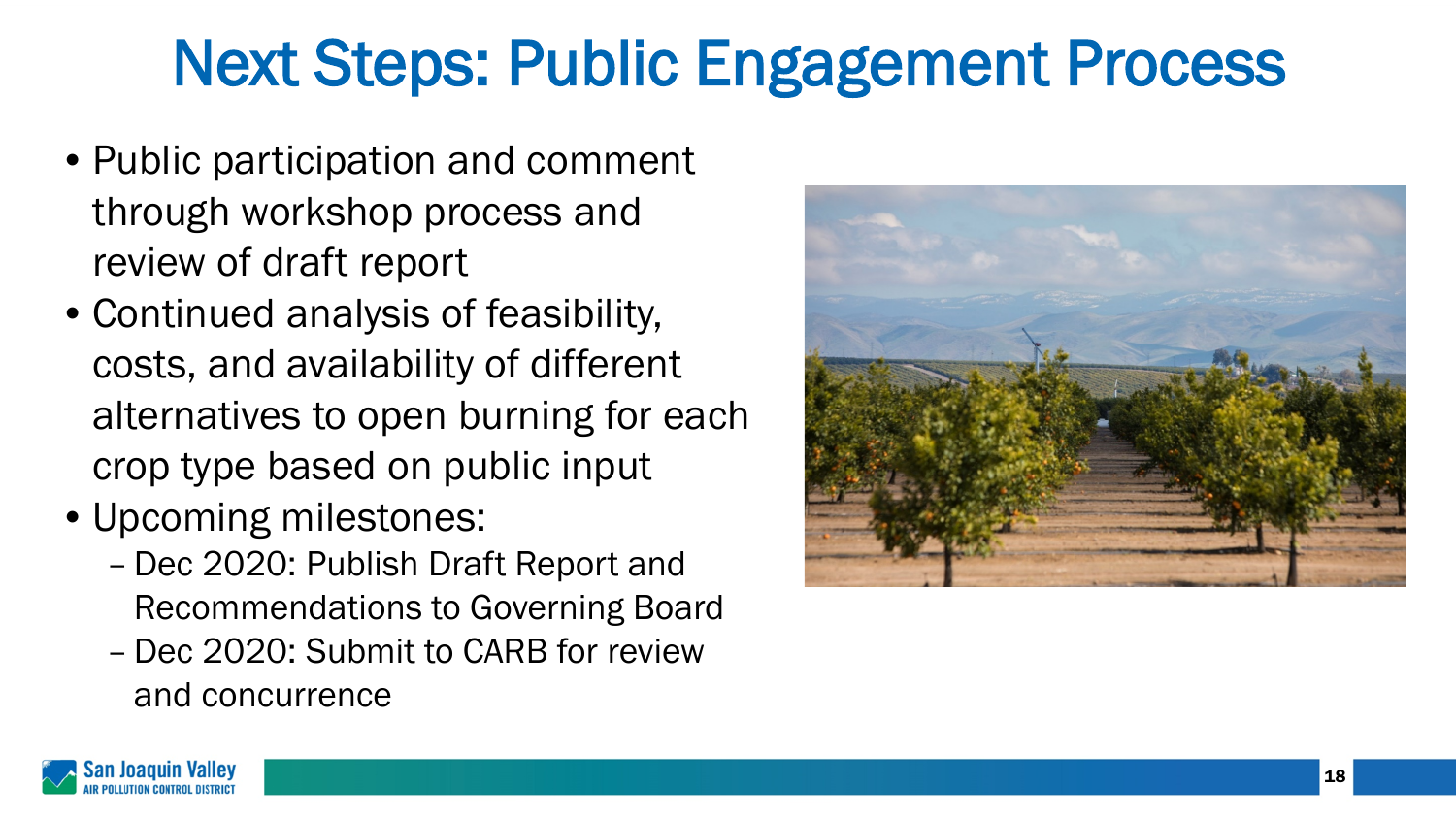# 2020 Agricultural Burning Report Contact

- Contact: Emily Kneeland
- Mail: San Joaquin Valley APCD 1990 E. Gettysburg Ave Fresno, CA 93726
- Phone: (559) 230-5800
- Fax: (559) 230-6064
- Email: emily.kneeland@valleyair.org

Listserv: [http://lists.valleyair.org/mailman/listinfo/](http://lists.valleyair.org/mailman/listinfo/agricultural_burning) [agricultural\\_burning](http://lists.valleyair.org/mailman/listinfo/agricultural_burning)